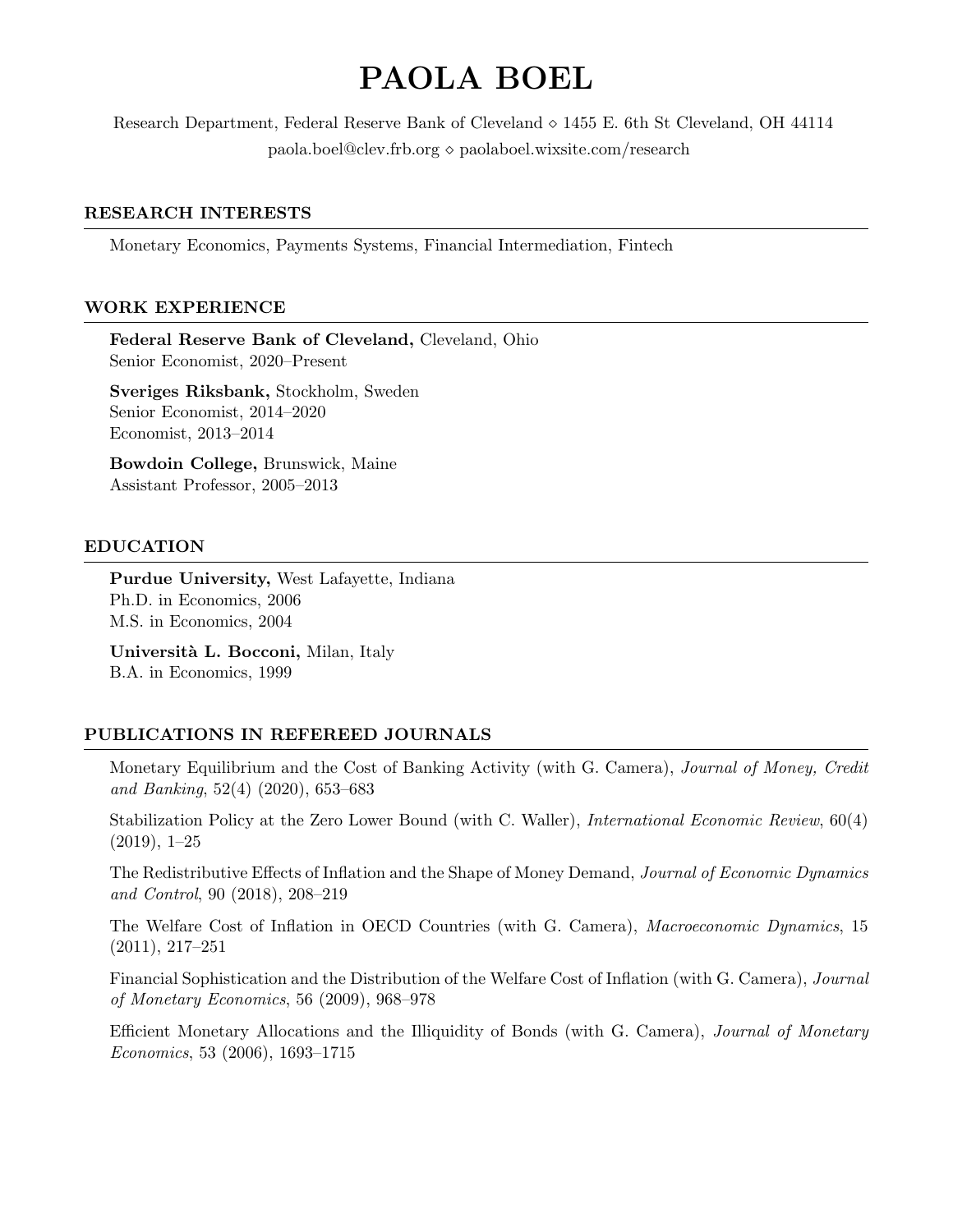#### WORK IN PROGRESS

On the Essentiality of Credit and Banking at the Friedman Rule (with C. Waller)

Liquidity, Capital Pledgeability and Inflation Redistribution (with J. P. Díaz and D. Finocchiaro)

CBDC and Financial Stability: Experimental Evidence (with D. Puzzello)

## POLICY PUBLICATIONS

Payment Systems: History and Challenges, Sveriges Riksbank Economic Review, 1 (2019)

The E-Krona and the Macroeconomy, Sveriges Riksbank Economic Review, 3 (2018)

Thinking about the Future of Money and Potential Implications for Central Banks, Sveriges Riksbank Economic Review, 1 (2016)

#### VISITING POSITIONS

Federal Reserve Bank of St. Louis, Saint Louis, Missouri Visiting Scholar, Research Division, 2019, 2015, 2014 and 2013

University of New South Wales, Sydney, Australia Visiting Scholar, School of Economics, 2012

University of Pennsylvania, Philadelphia, Pennsylvania Visiting Scholar, Department of Economics, 2008–2009

# INVITED SEMINARS AND CONFERENCE ACCEPTANCES - PAST 5 YEARS

2020: Federal Reserve Bank of Cleveland; Federal Reserve Bank of Kansas City

2019: Indiana University; Summer Workshop on Money, Banking, Payment and Finance (Bank of Canada); Vienna Macro Workshop; Conference on "The Economics of on Central Bank Digital Currencies" (Bank of Canada); LAMES Meeting (Puebla); Banco de Mexico; ITAM 2018: LACEA Meeting (ESPOL); T2M Conference (University of Paris Dauphine)

2017: SED Meeting (University of Edinburgh); Summer Workshop on Money, Banking, Payment and Finance (Bank of Canada)

2015: Federal Reserve Bank of Chicago

## TEACHING EXPERIENCE

Intermediate Macroeconomic Theory, Money and Banking, Monetary Economics, Economics of the European Monetary Union, Principle of Macroeconomics (undergraduate level)

## REFEREE ACTIVITY

Review of Economic Studies; Journal of Economic Theory; Journal of Monetary Economics; Journal of International Money and Finance; Journal of Money, Credit and Banking; Review of Economic Dynamics; European Economic Review; Journal of Economic Dynamics and Control; Macroeconomic Dynamics; Economic Theory; Economic Letters; Social Sciences and Humanities Research Council of Canada; Economic Inquiry; Journal of Southern Economics; Applied Economics; B.E. Journal of Macroeconomics; Journal of International Central Banking; Scandinavian Journal of Economics; Economica.